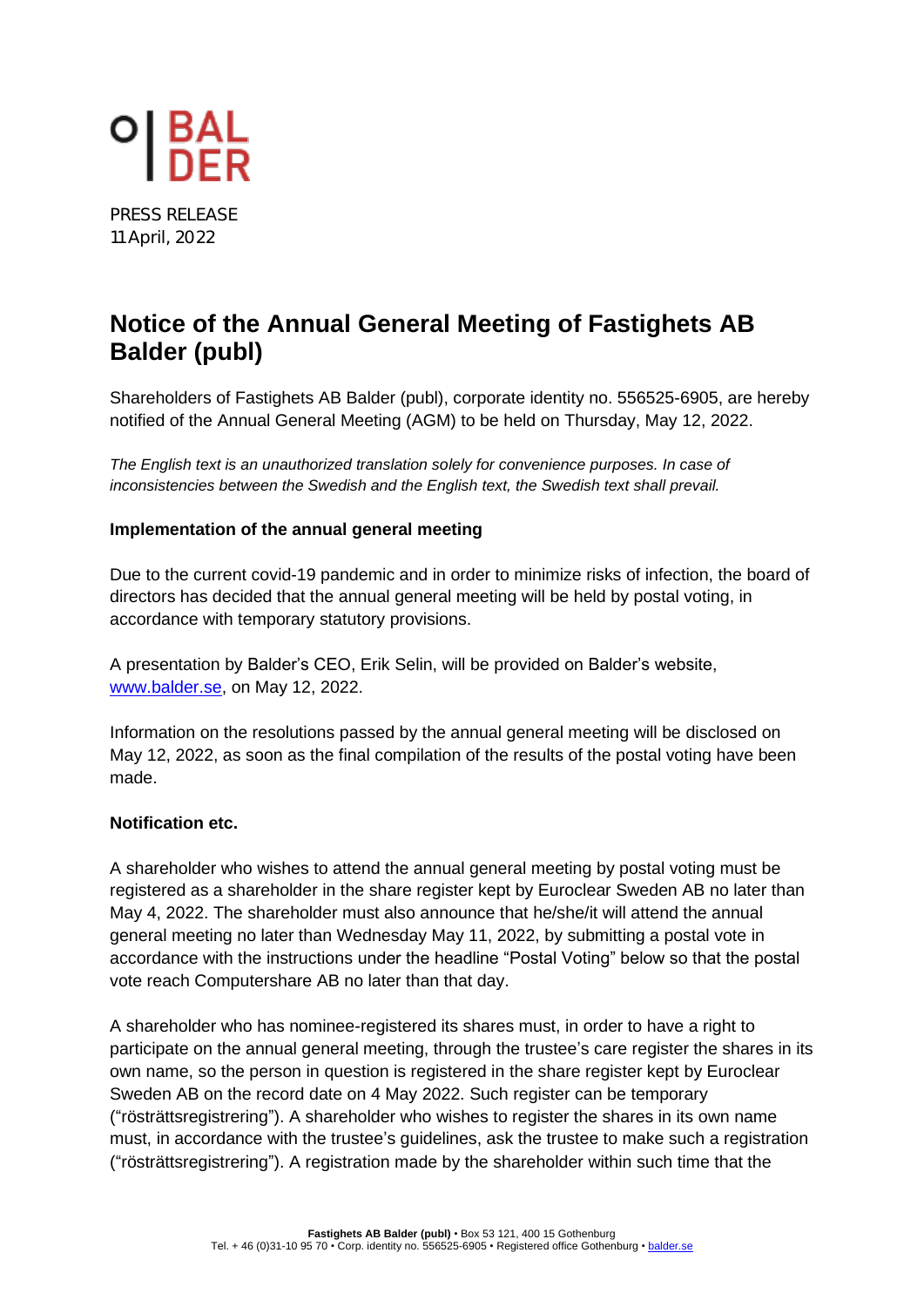registration has been made by the relevant trustee no later that 6 May 2022 will be considered at the presentation of the share register.

Announcement to attend the annual general meeting can only be made through postal voting.

# **Postal voting**

The shareholders may exercise their voting rights at the annual general meeting only by voting in advance, so called postal voting in accordance with section 22 of the Act (2022:121) on temporary exceptions to facilitate the execution of general meetings in companies and other associations.

For postal voting, a certain form must be applied. The form is available at Balder's website, [www.balder.se.](https://en.balder.se/investor-relations/agm-2022) The form, completed and signed, is a valid registration to participate in the annual general meeting.

The completed form shall be sent to Computershare AB, "Balder's annual general meeting 2022", Box 5267, 102 46 Stockholm or through e-mail to [proxy@computershare.se.](mailto:proxy@computershare.se) The completed form shall reach Computershare AB no later than Wednesday May 11, 2022.

A shareholder who is a physical person may also, by verification with BankID, submit his/her postal vote electronic by Balder's website, [www.balder.se.](https://en.balder.se/investor-relations/agm-2022) To be valid as a registration to the annual general meeting, such electronic signature shall be registered no later than Wednesday May 11, 2022.

If a shareholder who is represented by proxy wishes to submit a postal vote, a written authorization for the proxy shall be enclosed with the postal voting form. A proxy form is available at Balder's website, [www.balder.se.](https://en.balder.se/investor-relations/agm-2022) If the shareholder is a legal person a proof of registration or other authorization document shall be enclosed with the form.

Shareholders may not insert any specific instructions or terms to the postal vote. If so happens, the vote (i.e., the entire postal vote) is invalid. The form for postal voting contains further instructions.

#### **Provision of documents**

The annual report, auditor's report, remuneration report, and proposal and statements regarding the item 15 and 16 of the agenda will be held available by the company, with the address Parkgatan 49, Gothenburg, from April 21, 2022. Copies of the documents will be sent to the shareholders who request it and who provide their postal address. All documents will be submitted at the AGM by available at Balder's head office Parkgatan 49, Göteborg and on the company's website [www.balder.se.](https://en.balder.se/investor-relations/agm-2022) Information on the proposed members of the board is also available on the website.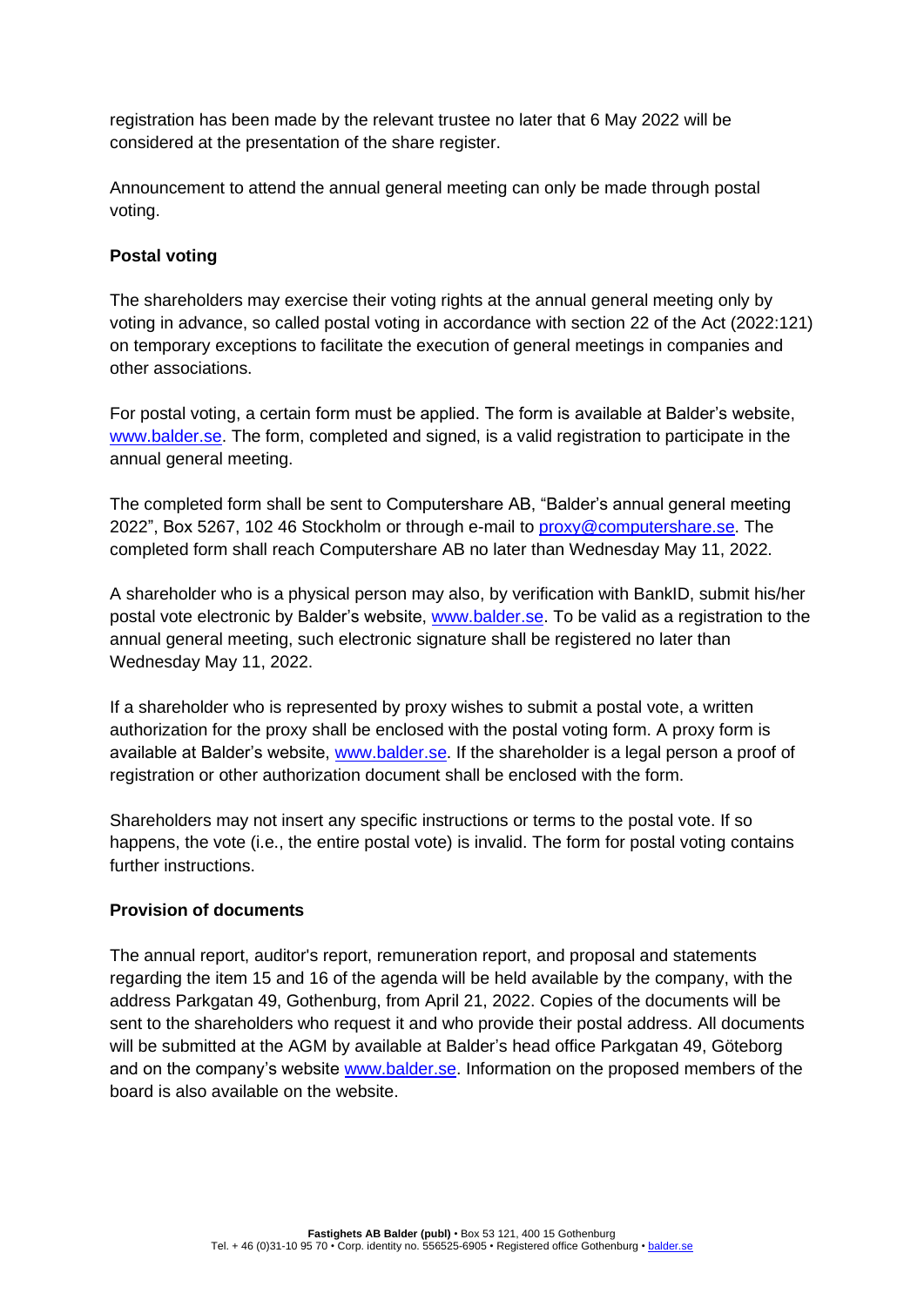#### **Number of shares and votes**

On the date this notice is being published, the total number of shares in the company amounted to 186 500 000, divided into 11 229 432 shares of Class A, and 175 270 568 shares of Class B. Shares of Class A carry one vote while shares of Class B carry 1/10 vote. The company does not own any of the outstanding shares.

# **Proposed agenda**

- 1. Opening of the AGM.
- 2. Election of chairman of the AGM.
- 3. Drafting and approval of the voting list.
- 4. Election of one person to verify the minutes.
- 5. Review as to whether the AGM has been duly convened.
- 6. Approval of the agenda for the AGM.
- 7. Presentation of the annual report, the auditors' report, the consolidated accounts and the auditors' report for the group.
- 8. Resolutions regarding
	- a) adoption of the income statement and balance sheet and the consolidated income statement and consolidated balance sheet.
	- b) allocation of the company´s profits and losses as set forth in the adopted balance sheet
	- c) discharge from liability for board members and the CEO.
- 9. Determination of the number of board members.
- 10. Determination of fees for the board of directors and auditors.
- 11. Election of board members.
- 12. Resolution regarding appointment of members to the nomination committee.
- 13. Resolution to adopt the remuneration report submitted by the board of directors.
- 14. Resolution to adopt guidelines for remuneration to senior executives.
- 15. Resolution to authorize the board to resolve upon new issue of shares.
- 16. Resolution to authorize the board to resolve on acquisition and sale of the company's own shares.
- 17. Share split and amendment to the Articles of Association
- 18. Closing of the AGM.

# **Proposals for resolution**

The nomination committee, whose members have been appointed in accordance with the instructions that were decided at the AGM 2021 has been composed of Jesper Mårtensson (appointed by Erik Selin Fastigheter AB) and Rikard Svensson (appointed by Arvid Svensson Invest AB), who together represent approximately 64 percent of the total number of votes in the company, and Lars Rasin, chairman of the nomination committee.

#### *Election of the chairman of the AGM (item 2)*

The nomination committee proposes that the chairman of the board, Christina Rogestam, to be appointed as the chairman of the AGM, or – in the case Christina Rogestam´s impediment, - the person the nomination committee assign.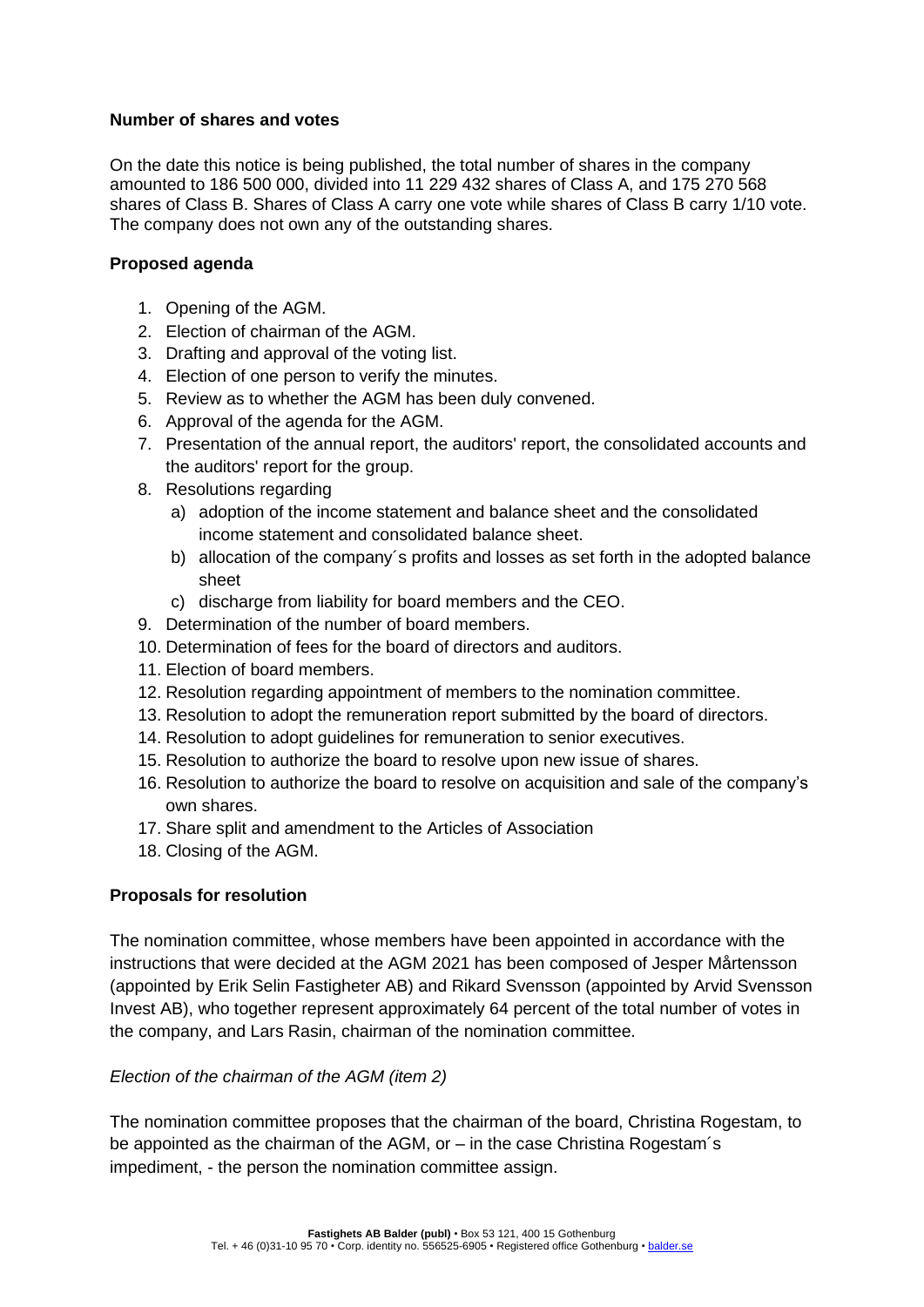# *Drafting and approval of the voting list (Item 3)*

The proposed voting list is drawn up by Computershare AB on Balder's request and is based on the share register of the AGM and received postal votes, controlled and verified by the person elected to verify the minutes.

## *Election of a person to verify the minutes (item 4)*

The board of directors propose that Uwe Löffler, shareholder in the company, or  $-$  in case of Löffler's impediment – the person who the board of directors' assign, to verify the minutes. The person elected to verify the minutes shall also verify the voting list and that the submitted postal votes are correctly transcribed in the minutes of the AGM.

## *Resolution regarding appropriation of the company's profit and dividend (item 8 b)*

The board proposes that the AGM resolves that the shareholders shall not obtain any dividend.

#### *Determination of the number of board members (item 9)*

The nomination committee proposes that the board shall consist of five board members and no deputies.

## *Determination of fees to the board and auditors (item 10)*

The nomination committee proposes an unaltered fixed directors' fees in the total of SEK 560,000 to be paid and distributed as follows: SEK 200,000 to the chairman of the board and SEK 120,000 to each of the other board members elected by the AGM and who are not employed by the company.

The nomination committee proposes that auditor's fees shall be paid against approved account.

#### *Election of board members (item 11)*

The nomination committee proposes re-election, for the time until the next AGM, of Christina Rogestam, Erik Selin, Fredrik Svensson, Sten Dunér and Anders Wennergren. Christina Rogestam is proposed to be re-elected as chairman of the board.

The registered auditor firm Öhrlings PricewatershouseCoopers AB, with the certified public auditor Bengt Kron as mainly responsible, is elected as auditor of the company until end of the AGM 2023.

#### *Resolution regarding nomination committee (item 12)*

The nomination committee proposes the AGM to decide on instructions for appointing the members of the nomination committee.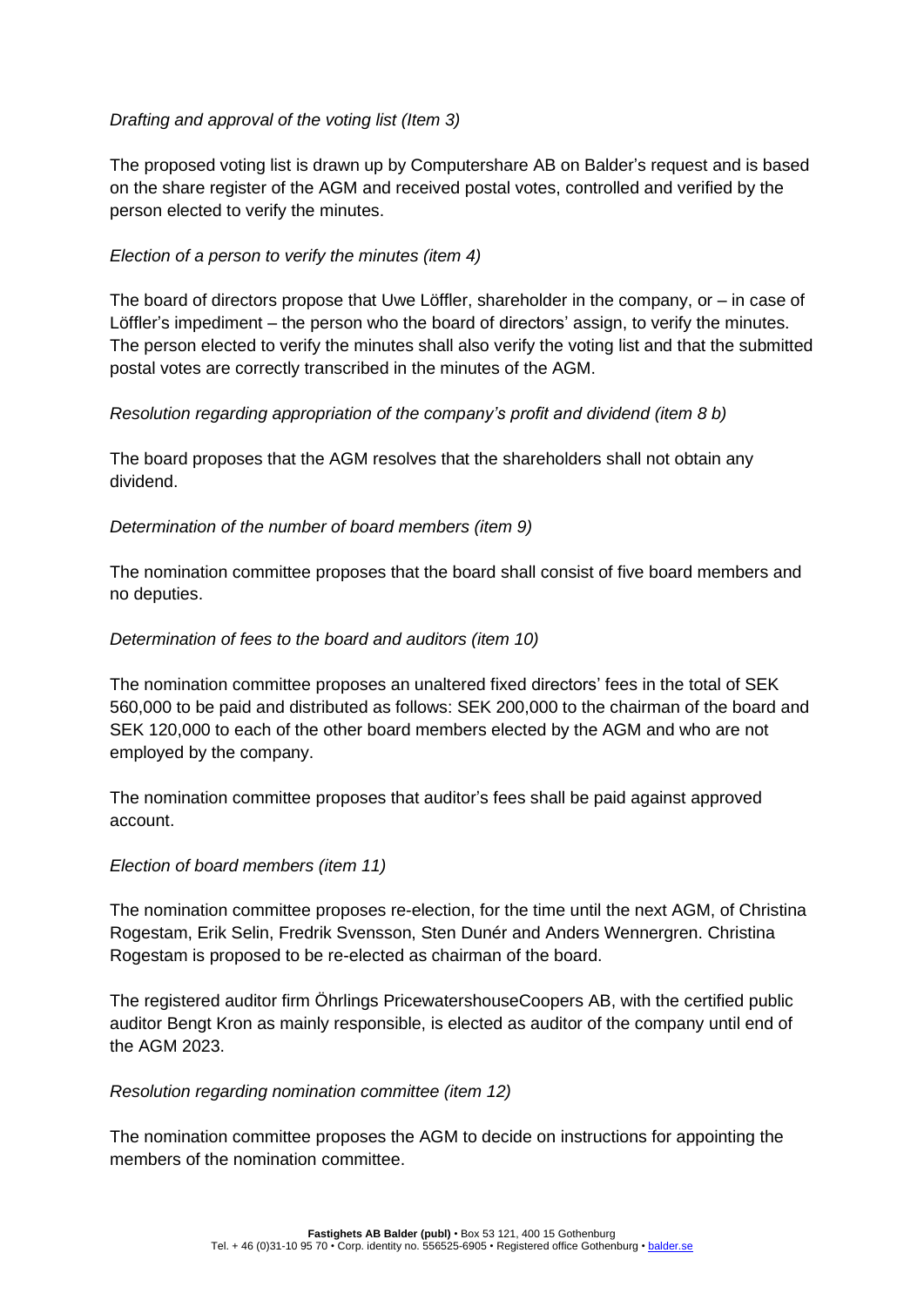The nomination committee shall consist of three members. Two members shall be appointed by the two largest shareholders in the company and Lars Rasin as the third member of the committee. The names of the two members being appointed by the two largest shareholders, and the names of the two largest shareholders, shall be published not later than six months before the annual general meeting 2023 and shall be based on the known interests immediately prior to the publication. The mandate period of the nomination committee lasts until next nomination committee has been duly appointed and its mandate period has started. Lars Rasin shall be the chairman of the nomination committee.

If Lars Rasin makes an early resignation as the chairman of the nomination committee, the chairman of the board of directors shall assign a new member of the nomination committee, who also shall be the committee's chairman until the next general meeting of the company. If any other of the members of the nomination committee makes an early resignation, the shareholder who has appointed the member shall appoint a new member without delay.

The members of the nomination committee shall not receive any remuneration by Fastighets AB Balder (publ).

## *Resolution to adopt the remuneration report (item 13)*

The board of directors propose that the AGM adopt the remuneration report submitted by the board of directors.

## *Resolution regarding guidelines for remuneration to senior executives (item 14)*

The board of directors proposes that the AGM resolve on guidelines for salary and other remuneration to senior executives in Balder, which shall apply until the time of the annual general meeting 2023.

#### Application

These guidelines shall apply on management of the Balder group. The guidelines shall apply on agreed remunerations and alterations of already agreed remunerations after the adoption of the guidelines by the AGM 2022. The guidelines do not apply on remunerations resolved by the general meeting. These guidelines also apply on board members elected by the general meeting in Balder. Board members may receive compensation in cash, in addition to the board remuneration, for services made for the company. Such compensation shall not exceed an amount corresponding to the board remuneration resolved by the AGM.

#### The guidelines promotion of Balder's business strategy, long term interests and sustainability

Balder's overall business strategy is to create value through a local connection while purchasing, developing, and managing commercial properties in city centers and residential properties in communities with growth and a positive development.

For further information about the company's business strategy, please visit [www.balder.se.](https://en.balder.se/)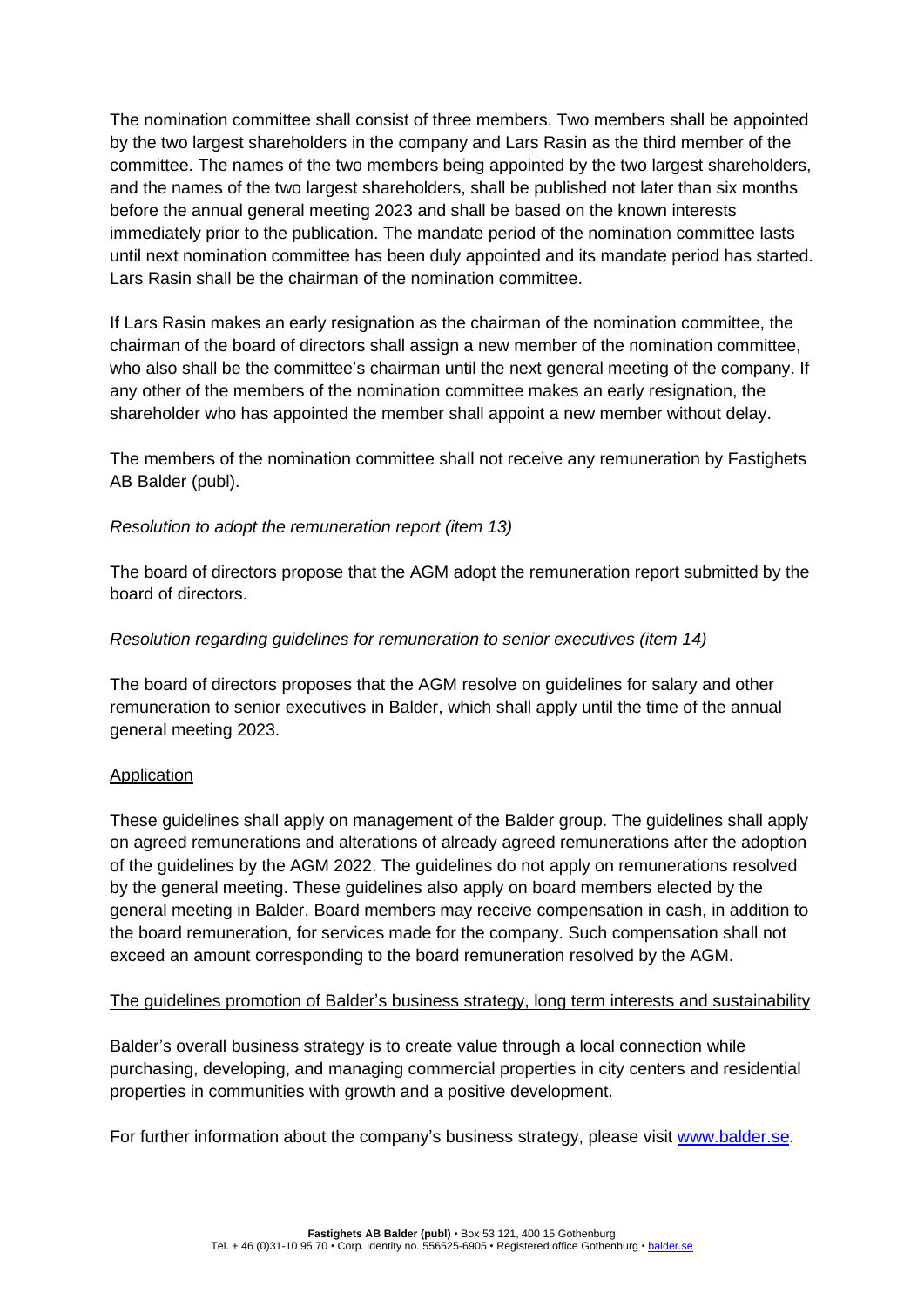Balder shall offer the compensations and terms of employment necessary to recruit and keep competent and qualified coworkers, whose employments are a prerequisite to enable the company to successfully implement the business strategy and to achieve the long-term interest of the company, including its sustainability. Balder shall be able to offer remuneration and other terms of employment that are market-related and competitive.

The compensation consisting of a fixed salary, pension benefits and other customary nonmonetary benefits that Balder offers its employees are overall evaluated by the board of directors. The guidelines provide that the management can receive a competitive total compensation.

As per today, the company has not established any incentives for the employees related to shares.

#### Remuneration etc.

The remuneration to CEO and management shall consist of a fixed salary paid in cash, pension benefits and other customary non-monetary benefits.

#### Fixed salary

Each member of the management of the Balder group shall as sole remuneration be offered a fixed salary paid in cash, which shall be competitive in relation to the difficulty of the position, the manager's experience, competence, responsibility, and performance. The fixed salary shall in general be revised yearly.

#### Variable remuneration

No variable remuneration shall be paid.

#### Pension

The CEO shall have a pension agreement with defined benefits, and other the members of management shall be subject to pension plans with fixed fees. The pension premiums paid by the company shall not exceed 35 percent of the CEO's fixed yearly salary while the pension premiums for the rest of the management shall not exceed 25 percent.

#### Non-monetary benefits

Other conventional non-monetary benefits may include e.g., health insurance, life insurance, health care insurance, and car benefit.

#### Termination of employment

Salary and severance payment shall not together exceed 18 months. If the CEO resigns, a mutual period of notice of six months applies. If the company gives the CEO notice, the company shall pay a severance payment for 12 months, from which no right to pension or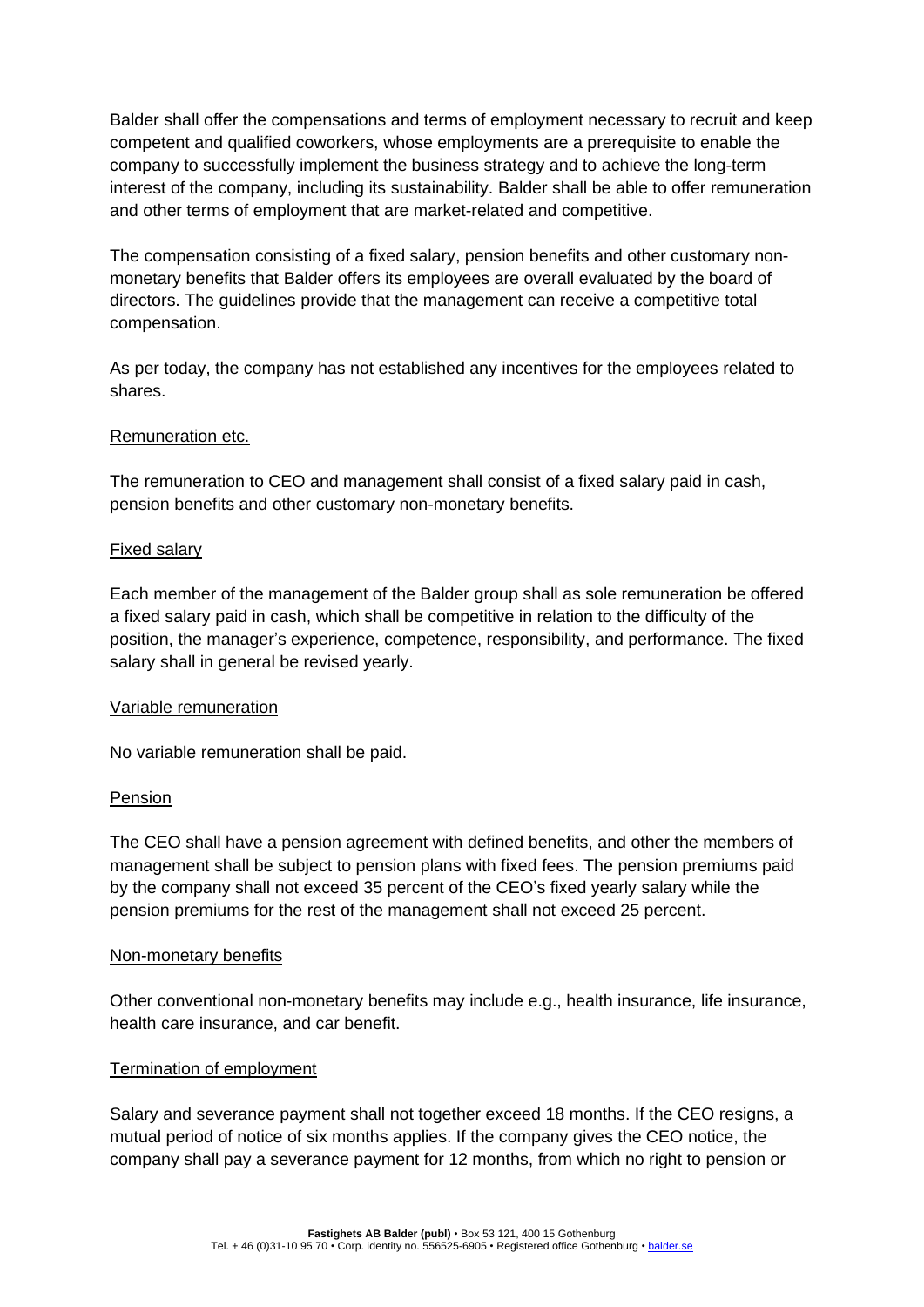vacation salary can derive. For other members of management, a mutual notice time of six months applies. No severance payment shall be made.

# Payment and terms of employment for employees

Balder has established a compensation committee that prepares guidelines for salary and terms of employment for management. During the preparation of the board of director's proposal for these guidelines, and during the evaluation whether the guidelines and their limitations are reasonable, salary and terms of employment for the company's employees has been considered, since information about employees' total compensation, the composition of the compensation, the increase of compensation and the historical rate of increase of compensation has formed the board's basis for the proposal.

## The decision procedure to establish, monitor and apply the guidelines

The compensation committee has drafted the proposal of these guidelines, whereas the board of directors has resolved to submit the proposal at the AGM. The compensation committee shall draft new proposals to new guidelines for remuneration to management when necessary – at least every fourth year – and submit the proposal to the AGM.

The guidelines shall apply until the AGM resolves to adopt new guidelines. The compensation committee shall monitor and evaluate variable compensation plans for the management, the application of the guidelines to compensation of management and the structures of compensation and levels of compensations in the company.

To the extent they are affected by the matter, the CEO or any other member of the management shall not be present when the board of directors discuss or resolve on matters related to compensation.

# Deviation from the guidelines

The board of directors may temporarily deviate from the guidelines, in part or entirely, if there are reasonable arguments in a particular matter and a deviation is necessary to achieve the company's long-term interests, including its sustainability, or to secure the company's financial strength. As described above, the compensation committee shall prepare the board's decision in matters regarding compensation, and this assignment includes to prepare deviations from the guidelines.

#### *Resolution to authorise the board to resolve on new issues (item 15)*

The board proposes that the AGM authorise the board during the period until the next annual general meeting, on one or more occasions, with or without the preferential rights of the shareholders, to have the power to resolve on a new issue of Class B shares, warrants, or convertibles vesting the right to subscribed for or convert to shares of Class B.

The board of directors cannot, by virtue of authorization, resolve to issue shares, warrants or convertibles that together correspond to more than ten (10) per cent of all shares in the company. The proposal further denotes that subscription for the issued instrument can be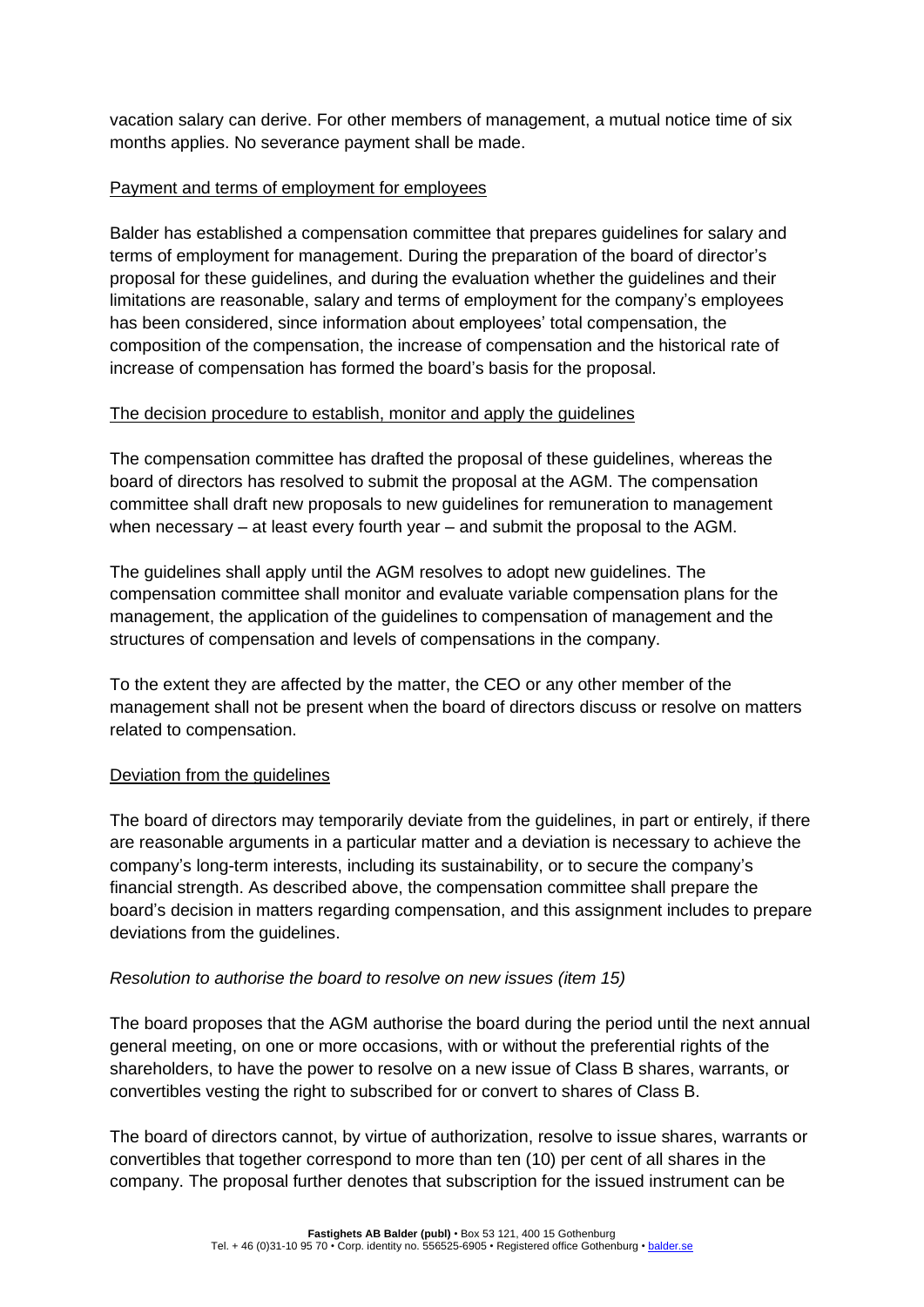paid for in cash, in kind or by right of set-off. Shares shall, in case of deviation from the preferential rights of shareholders, be issued to market price. If the authorization is combined with authorization regarding acquisition or sale of own shares (Item 16), the number of acquired own shares, shares of Class B, warrants or convertibles, that are transferred or issued in connection with the same purchase, shall not correspond to more than ten (10) per cent of all shares in the company.

The purpose of the authorization and the potential deviation from shareholders' preferential right is to enable the company, partly or wholly, to fund potential future real estate purchases or purchases of shares or interests in other legal entities, by issuing shares as payment of such purchases or to capitalize the company.

A resolution by the AGM is valid only were supported by shareholders holding at least twothirds of both the votes cast and the shares represented at the meeting.

# *Resolution regarding authorisation for the board to resolve on acquisition and sale of own shares (item 16)*

The board of directors proposes that the AGM resolve to authorise the board, during the period until the next annual general meeting, on one or more occasions, to acquire its own Class B shares. The company may not acquire its own shares to the extent that the company´s holding of its own shares following the acquisition would exceed one-tenth of all shares in the company.

Acquisition of shares shall take place (i) on NASDAQ Stockholm and may only take place at a price within the registered price range at each time, which is deemed as the range between the highest price paid and lowest selling price or (ii) via a take-over bid directed to all holders of each class of shares, when the acquisition shall take place at a price that at the time of the resolution corresponds to not less than the current market price and not more than 150 per cent of the current market price. Payment for the shares shall be paid in cash.

In addition, the board proposes that the AGM authorise the board during the period until the next annual general meeting, on one or more occasions, to sell all shares of class B or part of all shares class B that the company holds at each point in time, (i) on NASDAQ Stockholm or (ii) in connection with acquisition of companies, operations or properties on market-related terms. Sale of shares on NASDAQ Stockholm may only take place at a price that is within the registered price range at each time. The authorisation includes the right to resolve on deviations from the shareholders' preferential rights and that payment may be made through set-off or contribution in kind.

If the exercise of the authorization to acquire or transfer own shares of class B is combined with the exercise of the authorization to issue new shares of class B, warrants or convertibles with the right to subscribe for shares of Class B (item 15) with the purpose of financing the acquisition of the entire or the part of properties, shares or participations in legal entities, the number of shares that have been transferred and issued and the warrants and convertibles that have been issued in connection with the acquisition, together can correspond to a maximum of ten (10) per cent of all shares in the company.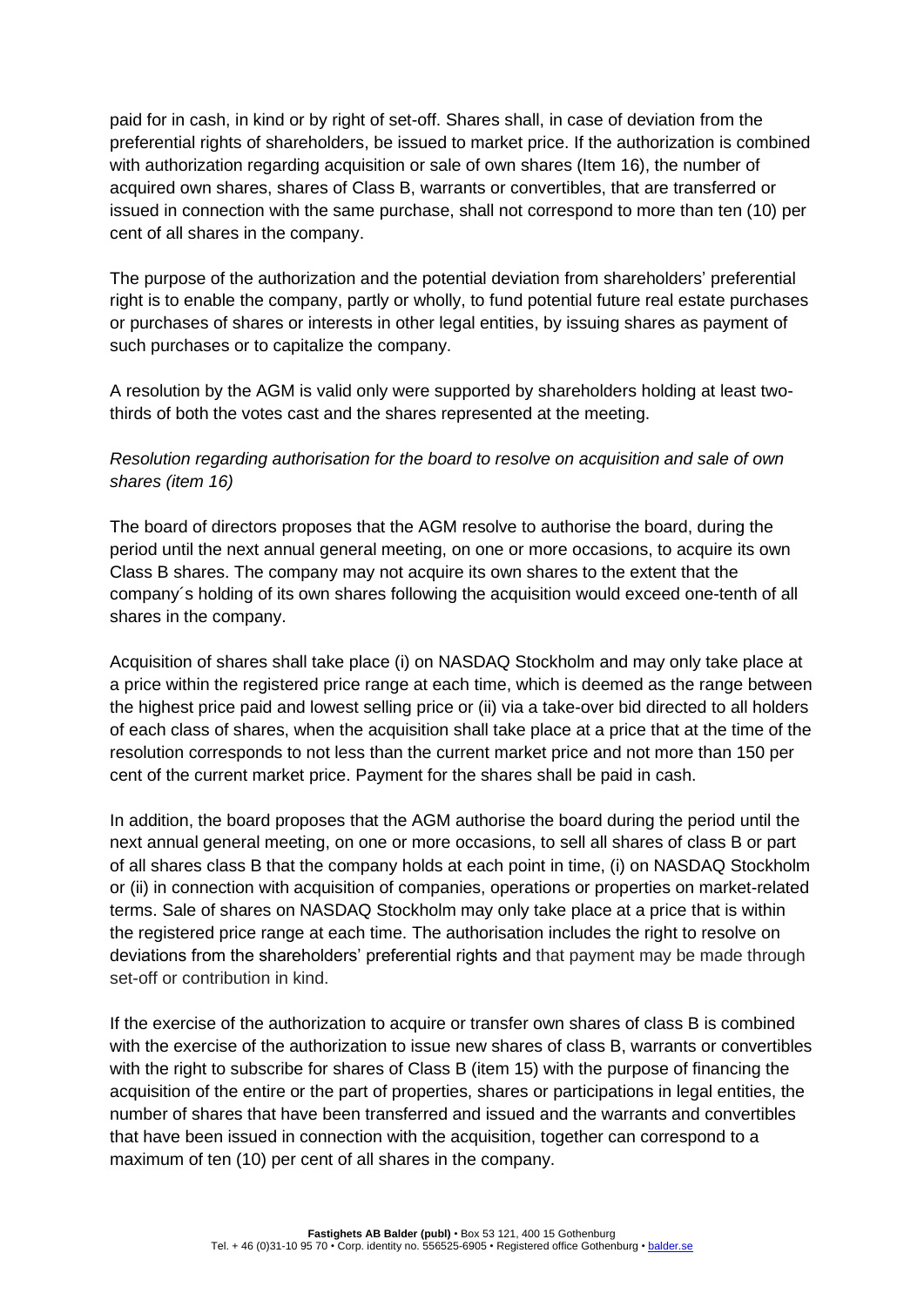For a resolution by the AGM, shareholders holding not less than two-thirds of both the votes cast and the shares represented at the general meeting shall support the proposal.

The authorization, in item 15 and 16, will give the board the possibility to plan for action and the possibility to continually adapt the company's capital structure and thereby contribute to increase the shareholder value and also have the possibility to finance future acquisitions.

*Share split and amendment to the Articles of Association (item 17)*

With a view to obtaining a suitable number of shares for the company, the board of directors proposes that the AGM resolves:

that the number of shares in the company is increased by dividing each share, regardless of class, into six shares (share split), whereby the number of shares in the company increases to 67 376 592 shares of Class A and 1 051 623 408 shares of Class B;

that § 5 of the Articles of Association is amended as follows: *"Shares may be issued in two classes, Class A and Class B. The minimum aggregate number of shares shall be 1 000 000 000 and the maximum aggregate number of shares shall be 4 000 000 000.The maximum number of shares of Class A that may be issued shall be 200 000 000 and the maximum number of shares of Class B shall be 3 800 000 000";*

to authorize the board to decide on the record date for the share split and that

the board, or a person appointed by the board, shall be authorized to make such adjustments to the decision as required for registration or implementation.

The AGM is to decide on the above proposal as a whole, in one single resolution.

For a resolution by the AGM, shareholders holding not less than two-thirds of both the votes cast and the shares represented at the general meeting shall support the proposal.

# **Information at the meeting**

The board and the CEO may, at the request of any shareholder, and if the board does not consider it to have a negative impact on the company, provide information about conditions that can affect the assessment of matters on the agenda, conditions that can affect assessment of the company´s or subsidiaries´ financial situation, or the company´s relationship to other group companies. Request for such information shall be made to Balder no later than ten days prior the AGM, i.e., May 2, 2022, to the postal address Fastighets AB Balder," Årsstämma 2022",

Box 53121, 400 15 Göteborg or by e-mail to [AGM@balder.se.](mailto:AGM@balder.se) The information will be provided on Balder's web page, [www.balder.se,](https://en.balder.se/investor-relations/agm-2022) and in Balder's head office, Parkgatan 49, Göteborg, no later than five days prior the AGM, i.e., May 7, 2022. Information will also be distributed to the shareholder who has requested the information, provided that the shareholder has submitted a postal address or an e-mail address.